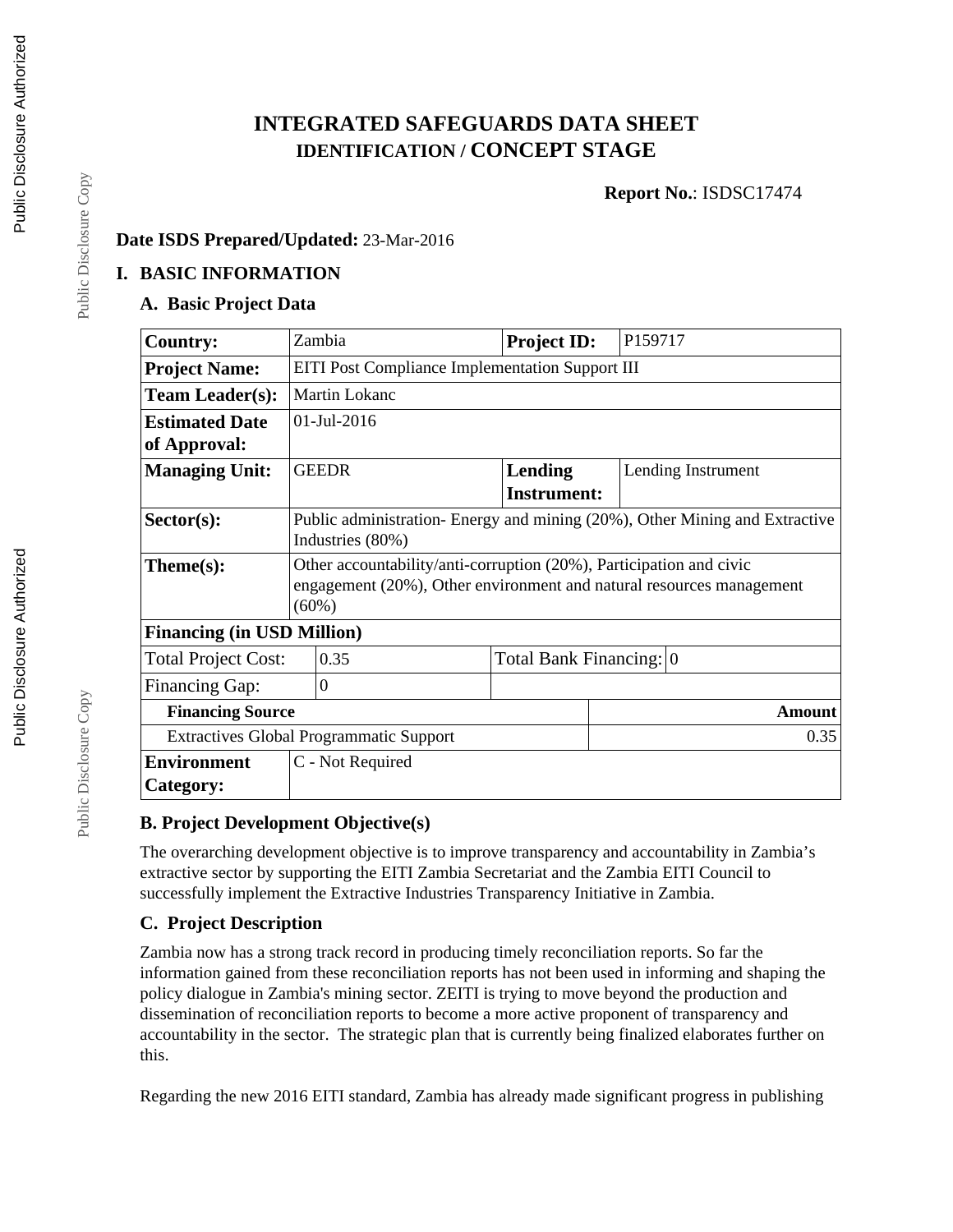information on beneficial ownership in its EITI reconciliation reports. The EITI Secretariat has also developed expertise in collecting the data used in the reconciliation reports, which might provide an entry-point for "mainstreaming transparency" in government systems rather than reproducing the data in EITI reporting down the road. Funding for EITI implementation from the GRZ has increased over time and the proposed 2-year US\$350,000 grant will provide financing for a smaller portion of the EITI work plan for the next two years.

The proposed grant aims to support ZEITI in these efforts. In addition to financing the production of the next two reconciliation reports, which are needed to keep the momentum of EITI in Zambia, the grant foresees financing more innovative and impact-oriented dissemination methods (including the results of the Mining Investment and Governance Review (MInGov) conducted in Zambia) and a mid-year topical report (in mid-2017) that will support ZEITI's new role.

#### **D. Project location and salient physical characteristics relevant to the safeguard analysis (if known)**

The project provides funding for the continued implementation of EITI in Zambia. It aims to enhance transparency and accountability in the mining sector. There are no physical investments planned and the grant will not finance any site specific interventions. Outreach and dissemination activities will take place in Lusaka and mining regions with a broad range of stakeholders, including communities, civil society and community based organizations, and mining companies.

### **E. Borrower's Institutional Capacity for Safeguard Policies**

The project does not require specific measures on safeguards.

### **F. Environmental and Social Safeguards Specialists on the Team**

Paula F. Lytle (GSU07) Svetlana Khvostova (GEN01)

# **II. SAFEGUARD POLICIES THAT MIGHT APPLY**

| <b>Safeguard Policies</b>                  | Triggered?     | <b>Explanation (Optional)</b>                                                                                                                                                                                                                                                                                             |  |
|--------------------------------------------|----------------|---------------------------------------------------------------------------------------------------------------------------------------------------------------------------------------------------------------------------------------------------------------------------------------------------------------------------|--|
| Environmental Assessment OP/<br>BP 4.01    | N <sub>0</sub> | The project provides funding for the preparation<br>and dissemination of EITI reconciliation<br>reports. There will be no recommendation for<br>investment in specific areas. Therefore, no<br>adverse social or environmental impacts are<br>expected and this project was assigned an<br>Environmental Risk Category C. |  |
| Natural Habitats OP/BP 4.04                | N <sub>0</sub> | This policy is not triggered as project activities<br>are not expected to have any impact on natural<br>habitats.                                                                                                                                                                                                         |  |
| Forests OP/BP 4.36                         | N <sub>0</sub> | This policy is not triggered as project activities<br>are not expected to have any impact on the<br>management of forests.                                                                                                                                                                                                |  |
| Pest Management OP 4.09                    | N <sub>0</sub> | This policy is not triggered as project activities<br>will not finance the procurement of pesticides.                                                                                                                                                                                                                     |  |
| Physical Cultural Resources OP/<br>BP 4.11 | N <sub>0</sub> | This policy is not triggered as the project                                                                                                                                                                                                                                                                               |  |